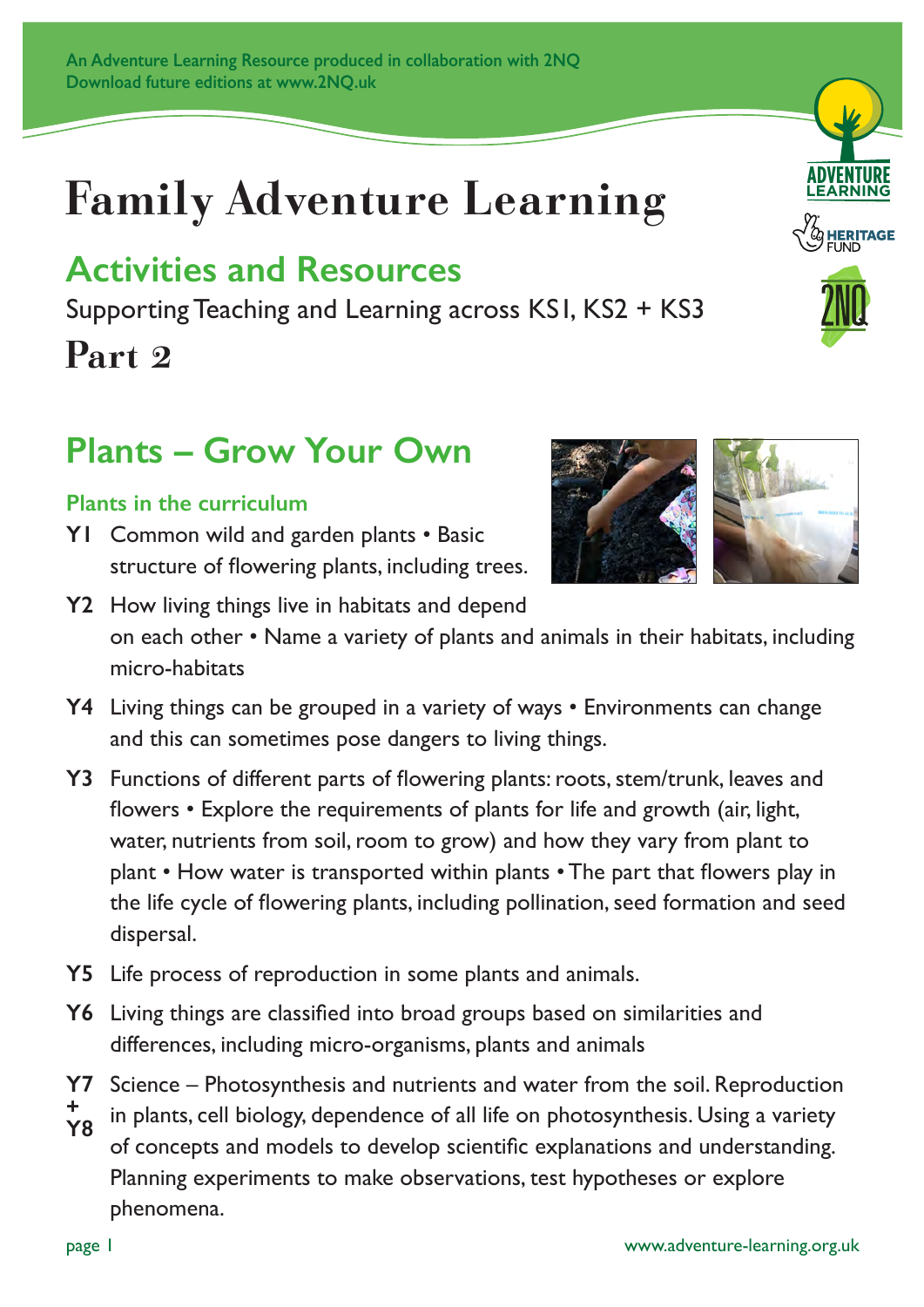### **Plants – Grow Your Own**

#### **Gardening in the Curriculum**

Gardening with Children shares some ideas of how different gardening activities can support different areas of the national curriculum from Mathematics to English and Geography to History. *https://www.gardeningwithchildren.co.uk/school-zone/national-curriculum/*

**You can grow vegetables in your home, even without a balcony or garden – even without soil.** 

**You can also run some Fair Tests where you change just one thing in the process of growing your vegetable and record what effect that one change has on that vegetable.**

### **Ideas to kick things off**

#### **Carrot tops**

Cut the tops off carrots, place the tops in a shallow dish of water and put them in a sunny window. Keep them watered and watch the leaves grow – they can be used in salads.



#### **Fair Test**

Test what if any effect the length of carrot top has on the amount of leaves produced. Just cut some tops 0.5cm, 2cm etc and record what you find as they grow.

**Note** Try planting them in dirt instead of water – just write down the length of each top on the side of the pot so you always know which length top is producing the least or most leaves.



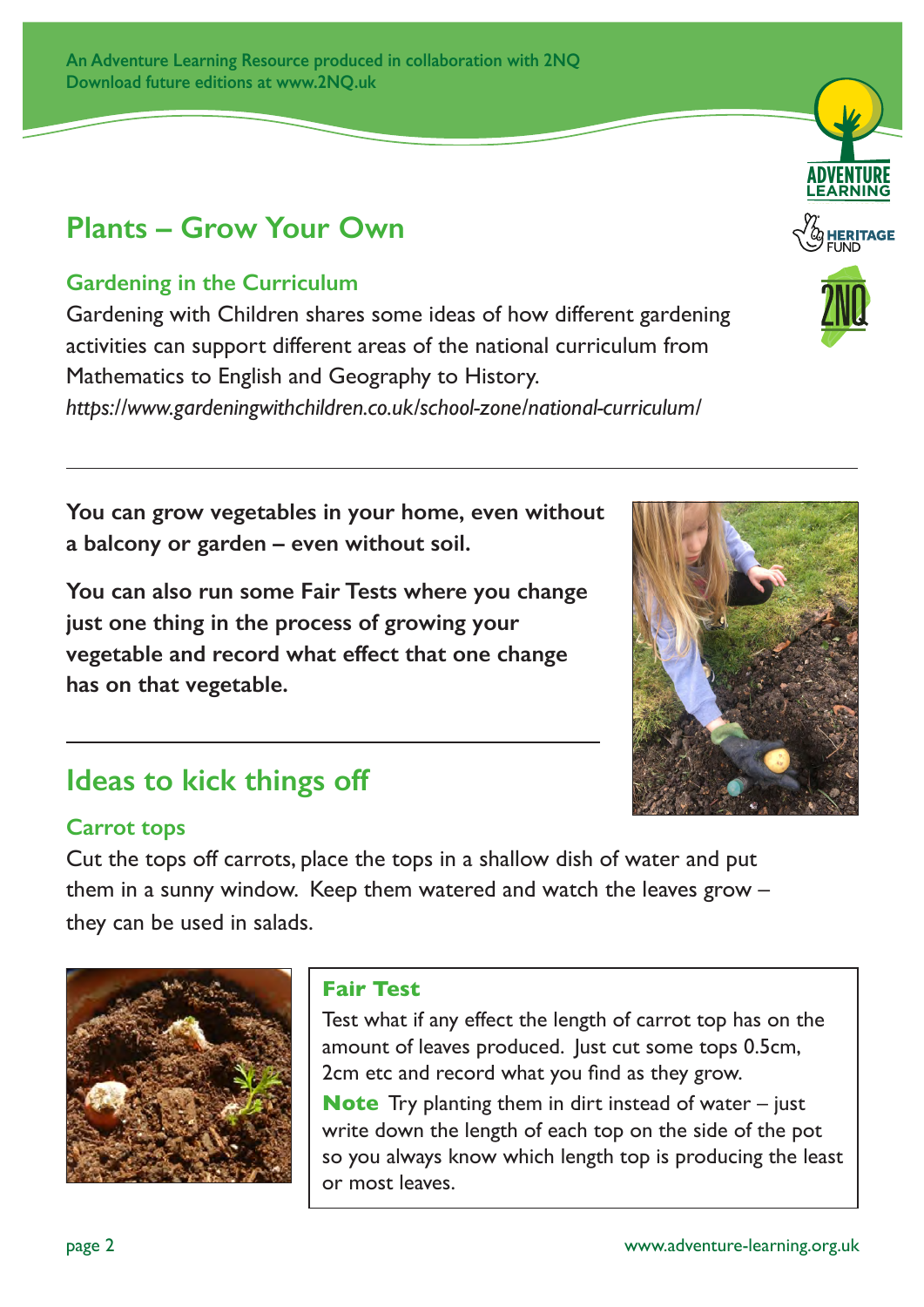#### **Grewing from seeds**

Collect seeds from tomatoes, cucumbers, chillies or courgettes, or even collect some whole seeds used as spices ( such as coriander or cumin).

Put a damp cotton wool ball in an egg carton cup, sprinkle some seeds on top and put in a dark place. Once the seeds sprout put them by a sunny window and watch them grow.





#### **Fair Test**

Test what effect more or less light has on one of your sprouting plants by placing some sprouts in bright sunshine, others in softer sunshine and others in darker location?

You can also try the exact same experiment with all the other spouting plants to see which, if any, plants are most affected by changes in sunlight.

**Growing from vegetables**

Cut a few little holes in the bottom of a yoghurt or margarine container, fill it with soil, and use it this to plant the eye from a potato



Ginger eye bud Potato eye bud Lettuce base



or piece of ginger. You can also use the stalk from a lettuce, plant it upside down and watch as the lettuce re-grows.



#### **Fair Test**

Test what effect different amounts of water has on your lettuce base. Take 3 lettuce bases and place in 3 containers marked Sodden, Damp and Moist and put just enough water in once a day for the soil in one to be sodden, one to be damp and one to be slightly moist. Record what effect the amount of water has on your lettuces.

You can do the same test with the other plants to see which plants are most affected by having more or less water in the soil. Best to use seeds for fast growing plants such as Cress, Basil, Chives, Alfalfa or Radishes.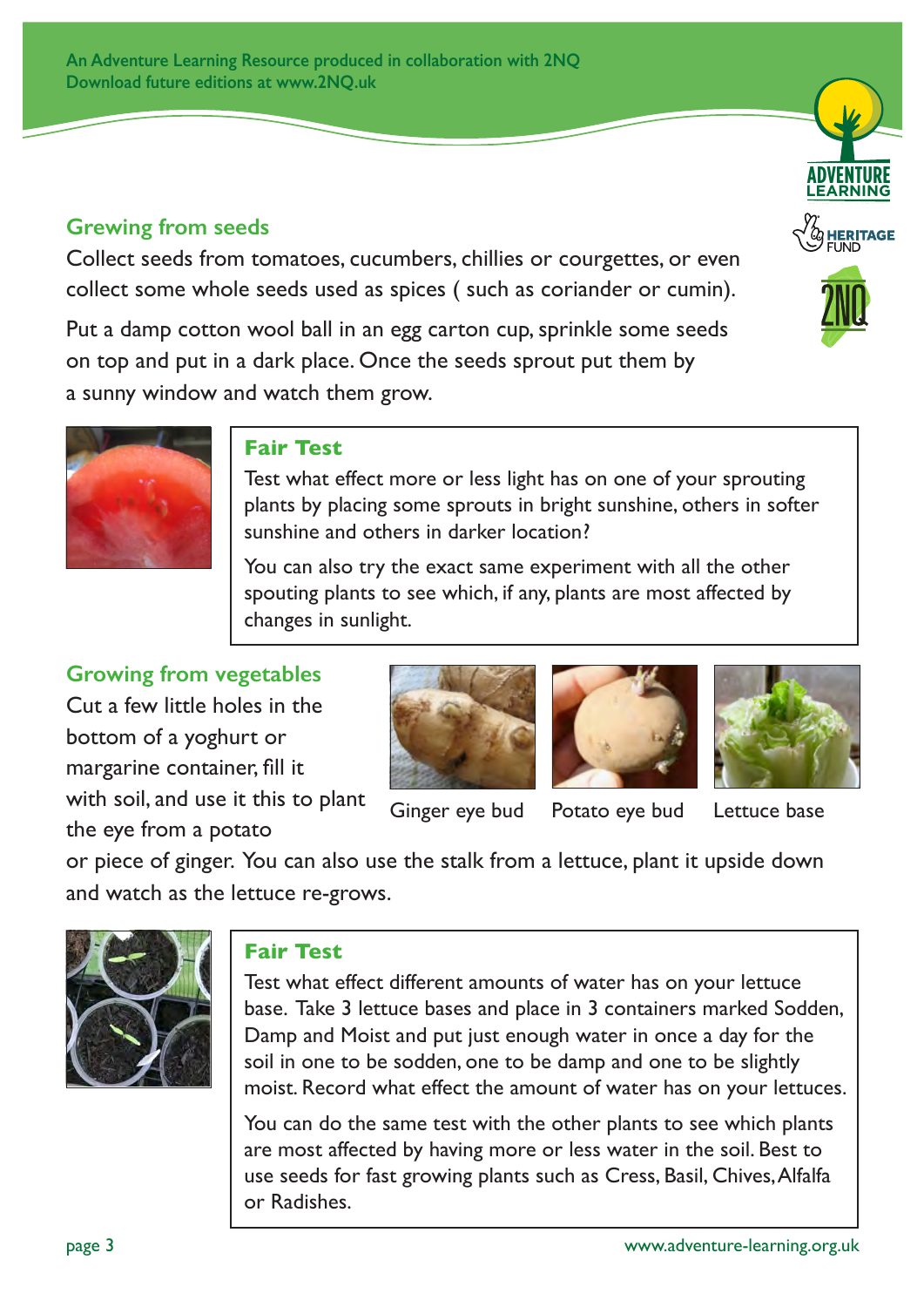**An Adventure Learning Resource produced in collaboration with 2NQ Download future editions at www.2NQ.uk**

#### **Growing in water**

Try your hand at hydroponics – push some toothpicks into an avocado seed or sweet potato and balance it on a jar of water, with the bottom of the seed or potato always touching the water. Wait for roots and leaves to grow.



#### **Fair Test**

Test what effect detergent has on plants to see if you can save water by re-using dishwashing (or bath) water to grow vegetables. Mix different amounts of detergent in different jars – remembering to mark each jar accordingly.

See how exact you can be with quantities so that when you top up each jar you use premixed water and detergent to the same amount quantities (eg 0 drops, 1 drop, 2 drops etc per container).

### **Now design your own Fair Tests**

**Soil versus cotton wool, soil containing organic matter versus not much matter, sandy soil versus clay soil, warmer versus colder locations. Now why not help get your entire family into growing your own food – you'll learn loads, it's fun and it'll save on shopping.** 

**Here are some handy resources to help get you going…**

#### **Indoor gardening**

BBC's Dig In takes you through the do's and don'ts of growing vegetables in the home.

www.bbc.co.uk/gardening/digin/your\_space/balcony.shtml

Anna Burke from She Knows proves that you don't need access to outdoor space to grow your own vegetables. www.sheknows.com/living/articles/1108731/indoorvegetable-garden/



ROUTE 2 LOGO, **28 / 09**

**ADVENTURE LEARNING** CRYSTAL PALACE PARK

**HERITAGE**